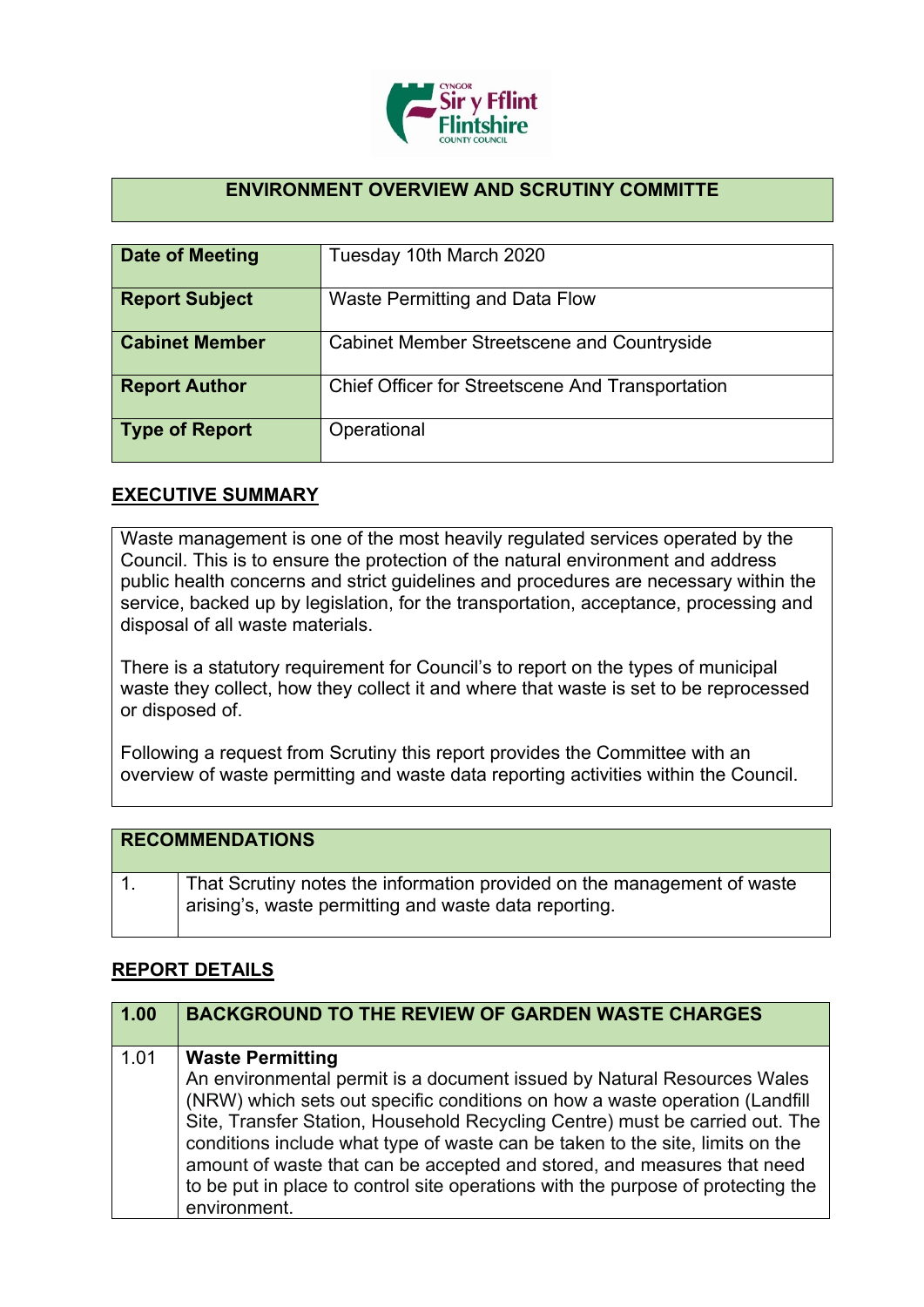| 1.04 | <b>Waste Carrier</b><br>All trade waste carriers must be registered with NRW to gain a Waste<br>Carriers Licence. This is a legal requirement for any business whether                                                                                                                                                                                                                                                               |
|------|--------------------------------------------------------------------------------------------------------------------------------------------------------------------------------------------------------------------------------------------------------------------------------------------------------------------------------------------------------------------------------------------------------------------------------------|
|      | A waste transfer note or hazardous waste transfer note must be used to<br>capture the information and this document must be retained for a statutory<br>length of time. NRW or a Local Authority can request to see this<br>documentation at any time, and failure to provide it could result in<br>enforcement action.                                                                                                              |
|      | checking that the intended destination is authorised to accept that<br>waste<br>It is best practice to undertake additional checks if it is suspected that<br>the waste will not be handled in line with the duty of care, e.g.<br>requesting evidence that your waste has arrived at the intended<br>destination and that it has been accurately described.                                                                         |
|      | When transferring waste the following steps must be followed:<br>Check that the next waste holder is authorised to take the waste.<br>Ask the next waste holder where the waste is to be taken to, and                                                                                                                                                                                                                               |
| 1.03 | <b>Duty Of Care</b><br>Waste duty of care applies to household, industrial and commercial<br>premises. Everyone (residential or business) has a responsibility to take all<br>reasonable steps to ensure that when their controlled waste is transferred to<br>another waste holder, that that waste is managed correctly throughout its<br>complete journey to disposal or recovery.                                                |
|      | The Council currently hold a number of waste permits coving the operations<br>of landfill sites (x2) Waste Transfer Stations (x2) Composing facility (x1) and<br>Household Recycling Centres (x5).                                                                                                                                                                                                                                   |
|      | A control system has to be in place to provide robust management of any<br>environmental impacts therefore, waste services are accredited to ISO<br>14,001 (environmental management system) and ISO 9,001 (quality<br>management system). These are externally audited twice a year for<br>compliance.                                                                                                                              |
| 1.02 | To hold an environmental permit the organisation must employ Technically<br>Competent Managers (TCM) who are qualified to manage a waste site.<br>Flintshire employ a number of TCM with the Service Delivery and Regulatory<br>Services teams.                                                                                                                                                                                      |
|      | There are initial costs to gaining an environmental permit and then ongoing<br>annual fees, payable to NRW, to cover the cost of regulation. The permitted<br>site is regularly inspected by Regulatory Officers of NRW to ensure<br>compliance. Where breaches occur, and dependant on the severity of that<br>breach, financial penalties through to prosecutions can occur.                                                       |
|      | To gain an environmental permit a complex application process is<br>undertaken and assessed by NRW. This is to ensure that the site operator is<br>capable, operationally and financially, to undertake the operation. A permit is<br>issued dependant on the type waste activity with more complex permits<br>required for operations such as landfill sites and energy recovery plants than<br><b>Household Recycling Centres.</b> |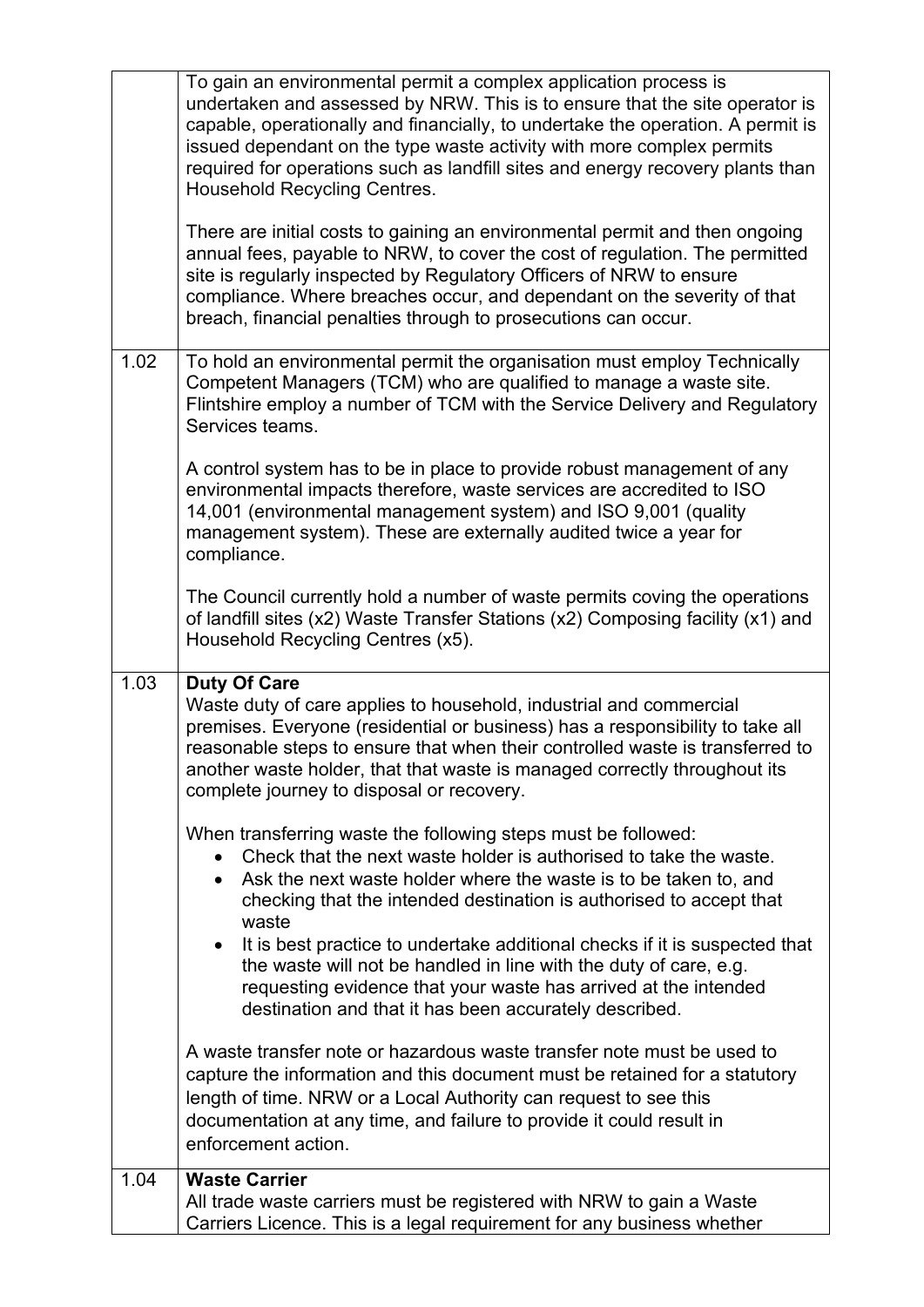|      | providing a service to residential or business premises. Failure to hold a valid<br>licence could result in prosecution and an unlimited fine.                                                                                                                                                                                                                                                                                                                                                                  |
|------|-----------------------------------------------------------------------------------------------------------------------------------------------------------------------------------------------------------------------------------------------------------------------------------------------------------------------------------------------------------------------------------------------------------------------------------------------------------------------------------------------------------------|
| 1.05 | <b>Waste Reporting</b>                                                                                                                                                                                                                                                                                                                                                                                                                                                                                          |
|      | Every kilogram of waste collected and disposed of has to be closely<br>monitored and recorded for the purposes of reporting to both NRW and<br><b>Welsh Government.</b>                                                                                                                                                                                                                                                                                                                                         |
|      | Operators with an environmental permit must complete 'waste returns' to<br>inform NRW about the waste they have received or removed from their site.<br>The information provided is based on each permitted site, which includes<br>details of the waste facility or operation (landfill site, Household Civic<br>Amenity Site etc.), waste received, waste removed (both in tonnages) and<br>the correct type of waste using the European Waste Catalogue. These<br>returns are submitted on a quarterly basis |
|      | Natural Resources Wales uses this information to:<br>monitor a site's compliance with their environmental permit conditions<br>maintain a public register<br>$\bullet$<br>compile national statistics about waste<br>$\bullet$                                                                                                                                                                                                                                                                                  |
| 1.06 | All waste produced and handled by the Local Authority has to be reported<br>through a national reporting tool called WasteDataFlow. This is a web based<br>system for municipal waste data reporting used by all UK Local Authorities<br>with the purpose of having an accurate and consistent reporting tool to<br>Government.                                                                                                                                                                                 |
|      | It is designed for Local Authorities to allow faster and more accurate data<br>collection of municipal waste statistics; to enhance local data management for<br>reporting and strategic planning purposes; and to offer streamlined access to<br>performance benchmarking with other Authorities; and                                                                                                                                                                                                          |
|      | It also allows Governments to monitor progress towards national and local<br>targets; to produce National Statistics on municipal waste arising; and to<br>provide an evidence base to guide government policy.                                                                                                                                                                                                                                                                                                 |
| 1.07 | The type of data required for reporting via WasteDataFlow is:                                                                                                                                                                                                                                                                                                                                                                                                                                                   |
|      | Types and numbers of containment methods;                                                                                                                                                                                                                                                                                                                                                                                                                                                                       |
|      | Frequency of collections;<br>Tonnages, types and destinations of waste collected, rejected and                                                                                                                                                                                                                                                                                                                                                                                                                  |
|      | sent for recycling/re-use from kerbside, bring and civic amenity sites<br>and from streetscapes and parks and grounds;                                                                                                                                                                                                                                                                                                                                                                                          |
|      | Tonnages and destinations of residual waste collected;<br>$\bullet$                                                                                                                                                                                                                                                                                                                                                                                                                                             |
|      | • Tonnages and destinations by waste management method; and<br>Financial costs (these are included under the annual questions and<br>$\bullet$<br>are completed by the finance team).                                                                                                                                                                                                                                                                                                                           |
|      | Local Authorities are required to submit this data on a quarterly basis.                                                                                                                                                                                                                                                                                                                                                                                                                                        |
| 1.08 | Documents and information relating to the contents of this report are held on<br>public register and the waste data flow website.                                                                                                                                                                                                                                                                                                                                                                               |